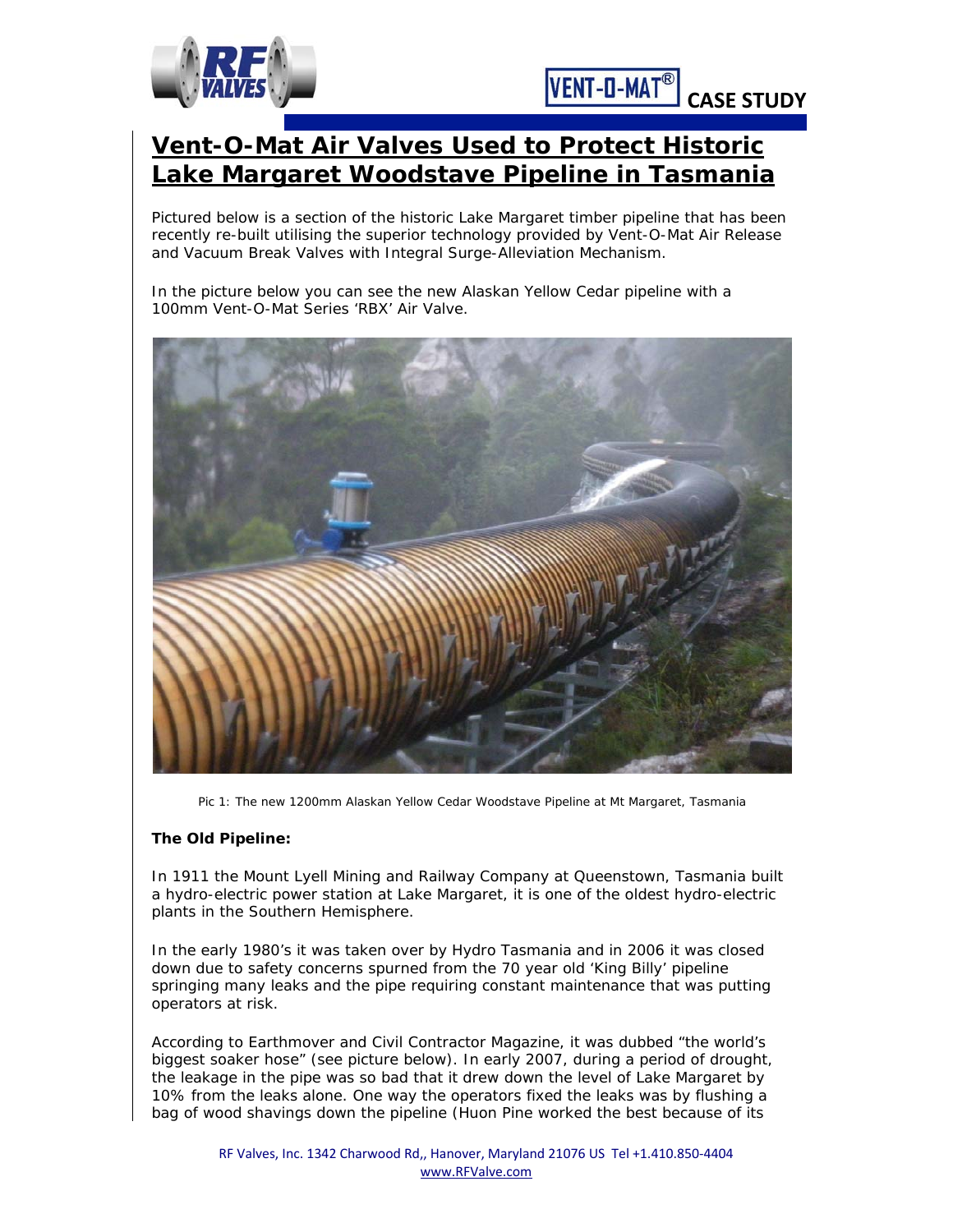excellent anti-rotting properties).



*Pic 2: The old King Billy Pine Pipeline "Soaker Hose"*

The King Billy Pine used to construct the pipeline was not actually the first material used (wood was the chosen material as it was cheaper than other materials at the time such as steel and was also expected to last longer).

In 1913 The Australian Woodpipe Company determined that the local King Billy pines' properties were not good enough for the construction of the pipeline and subsequently Oregon Pine was imported from Canada. This deteriorated very quickly and had to be replaced in 1938 when the local King Billy Pine was utilized and the line remained in service until 2006.

The King Billy Pine is named after William Lanne or King Billy who was the last fullblooded Aboriginal male in Tasmania and after his death, the tree was named after him. The events after his death were controversial to say the least. His skull was stolen and replaced with a white man's skull and his body exhumed illegally. The stolen parts were sent to England for research and display against the wishes of local authorities and the person responsible was rewarded for this despicable deed with a gold medal from the Royal College of Surgeons in England. All of this was for nothing as the skeleton was never seen again and the skull never made it to England and was lost.

The tree is now listed as a threatened Australian plant and has been found to make an excellent sound quality in stringed instruments, particularly the classical guitar.

## **The New Pipeline:**

The new pipeline was designed by Johnstone McGee and Gandy (JMG) in Hobart and was constructed by Hazell Bros with technical assistance from the International Tank and Pipe Company from Portland Oregon. The old "king Billy" line was preserved in three sections one of which can be seen below.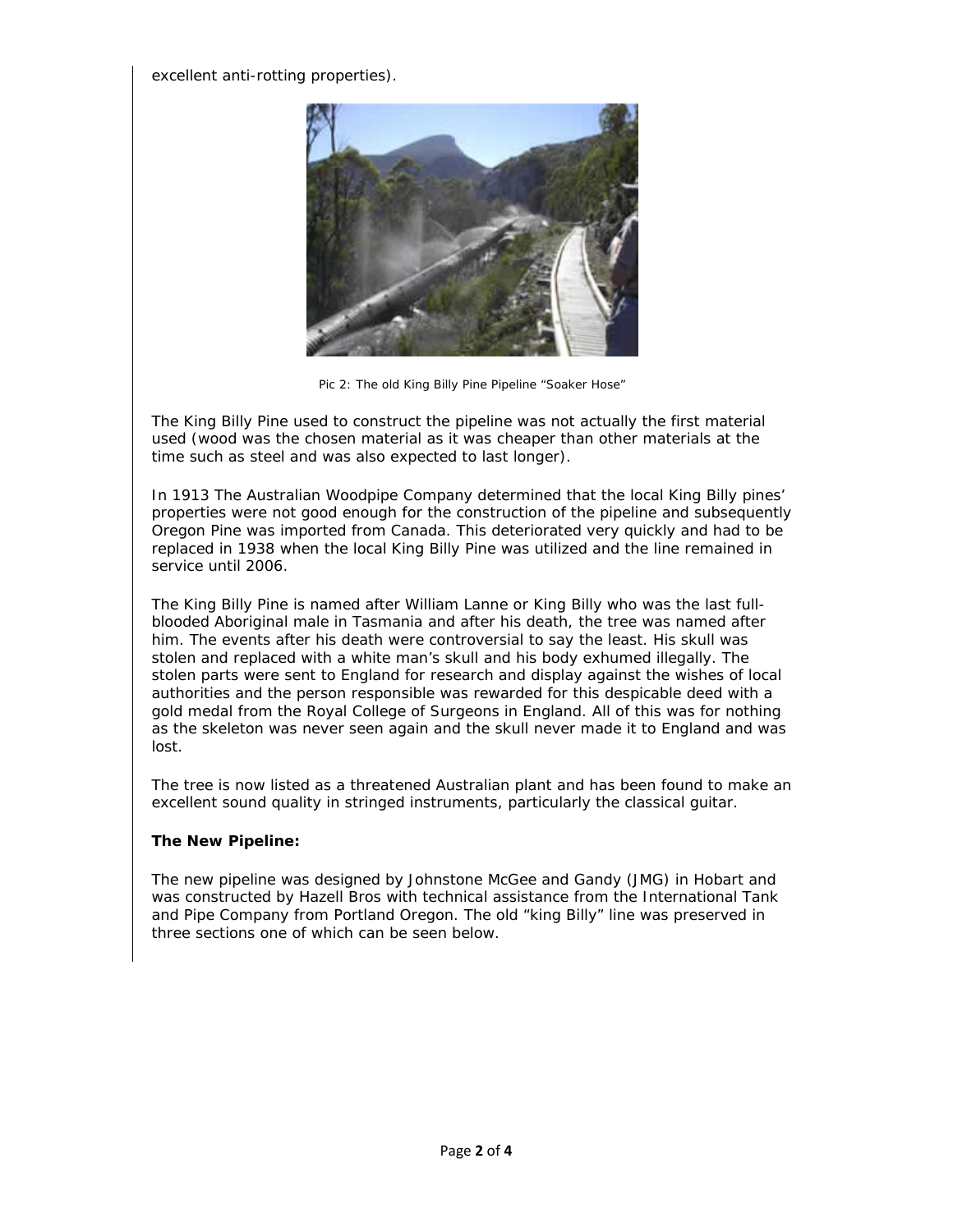

*Pic 3: Old and New Pipeline side by side*

Local lobbying groups were against the shutting down of the power station and were very much for rebuilding the pipeline in woodstave as both plant and pipeline are major tourist attractions and an important part of the local history. The clean energy was also a major point to consider and during 2007 when blackouts occurred, the power station allowed the copper mines to remain on line and functional and prevented mine chambers from flooding.

In 2009 JMG and Hazell Bros were jointly awarded for engineering excellence at the Engineers Australia Tasmania Awards Night for the project. A self-propelled trolley was designed for construction and maintenance of the pipeline, a world's first for pipeline design and construction.

#### **Vent-O-Mat Air Release and Vacuum Break Valves with Integral Surge Alleviation Mechanism**

Vent-O-Mat Air Valves were the only choice for such an important pipeline as **all** Vent-O-Mat Air Valves come integral with the original "Anti-Shock" surge and water hammer alleviation mechanism.

The Vent-O-Mat valve range provide the standard functions during normal operation and then the "Anti-Shock" float will automatically come into action during a surge event such as during a blackout where the water column separates at the high point. As the pumps re-start and the water column re-joins, very high rates of air are released very quickly and the valve will react to this and control the release of air in order to protect against over pressures.

 A good analogy to describe this unique function is to look at it like an airbag in a car i.e. it is there to protect and cushion the blow when required.